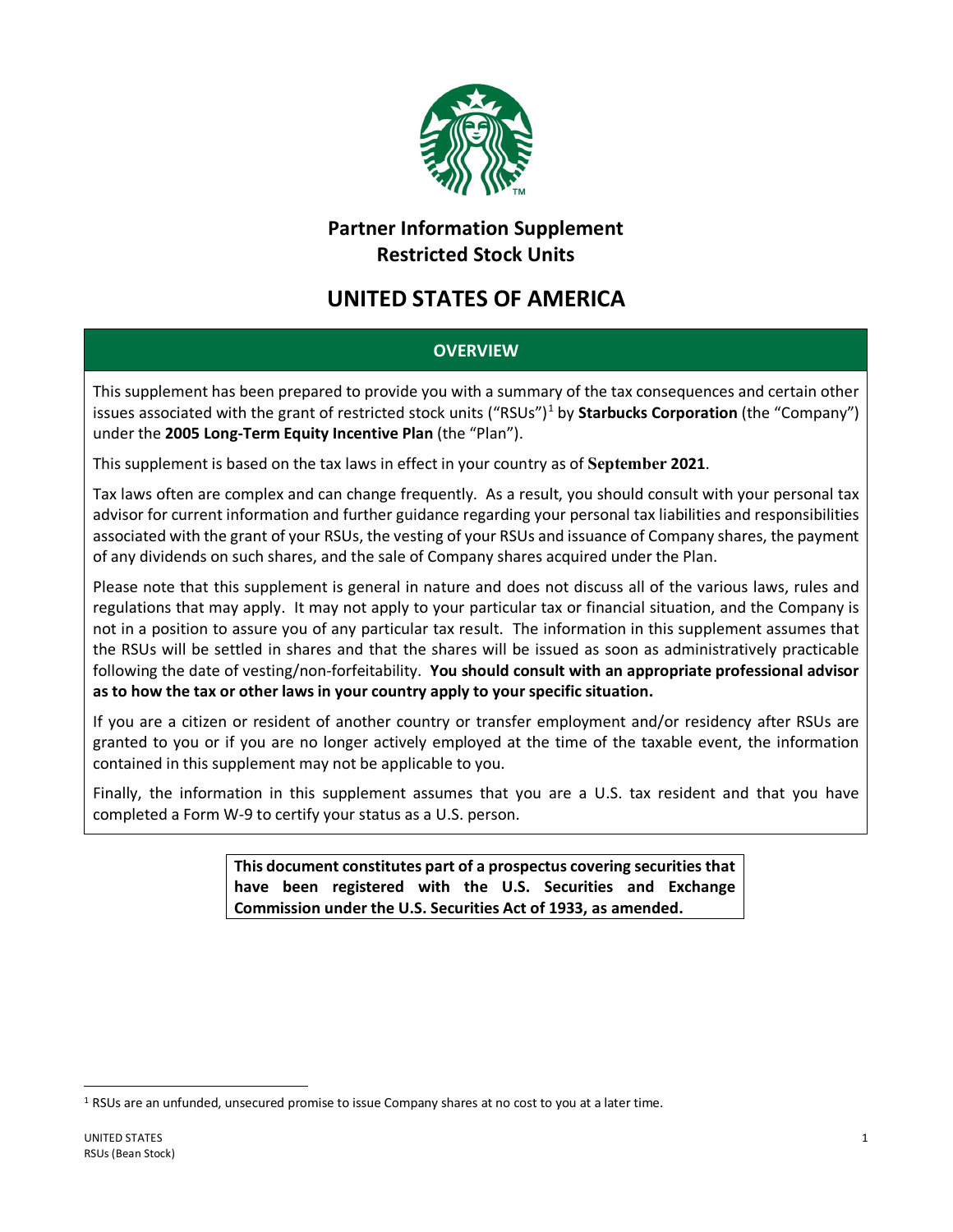| TAX                                                            |                                                                                                                                                                                                                                                                       |
|----------------------------------------------------------------|-----------------------------------------------------------------------------------------------------------------------------------------------------------------------------------------------------------------------------------------------------------------------|
| Grant                                                          | No taxation.                                                                                                                                                                                                                                                          |
| <b>Vesting</b>                                                 | On the date(s) the RSUs vest and you acquire shares (i.e., the date<br>your RSUs vest and shares are transferred to your brokerage<br>account), you will be subject to taxation.                                                                                      |
| <b>Taxable Amount</b>                                          | The fair market value of the shares at vesting.                                                                                                                                                                                                                       |
| Nature of Taxable Amount                                       | Employment income.                                                                                                                                                                                                                                                    |
| Is Income Tax Payable?                                         | Yes.                                                                                                                                                                                                                                                                  |
| Are Employee Social Insurance<br><b>Contributions Payable?</b> | Social insurance contributions, including Old-Age,<br>Yes.<br>Survivors and Disability Insurance component of FICA taxes (to<br>the extent the applicable contribution ceiling has not been<br>exceeded).<br>Further, Medicare tax will be due on the taxable amount. |
| Are Other Taxes Payable?                                       | No.                                                                                                                                                                                                                                                                   |

| <b>COMPANY/EMPLOYER TAX WITHHOLDING AND REPORTING</b> |                                                                                                                                                                                                                                                                                                                                                                                                                                                                                                                      |
|-------------------------------------------------------|----------------------------------------------------------------------------------------------------------------------------------------------------------------------------------------------------------------------------------------------------------------------------------------------------------------------------------------------------------------------------------------------------------------------------------------------------------------------------------------------------------------------|
| <b>Withholding</b>                                    |                                                                                                                                                                                                                                                                                                                                                                                                                                                                                                                      |
| Is Income Tax Withheld?                               | Yes. For federal income tax withholding purposes, your employer may<br>treat the taxable amount as supplemental wages and withhold federal<br>income tax at a flat statutory rate to the extent the taxable amount,<br>when combined with prior supplemental wage payments made to you<br>in the same tax year, does not exceed the threshold amount. Any<br>excess over this supplemental wage threshold will be subject to<br>federal income tax withholding at the highest marginal income tax<br>rate in effect. |
|                                                       | State and/or local income tax also may be withheld based upon where<br>you work and/or reside.                                                                                                                                                                                                                                                                                                                                                                                                                       |
|                                                       | You are responsible for paying any difference between your actual tax<br>liability and the amount withheld from the taxable amount. Note that<br>you also may be required to make quarterly estimated payments. You<br>should consult with your personal tax advisor for further details<br>regarding any additional income tax due and the applicable payment<br>date.                                                                                                                                              |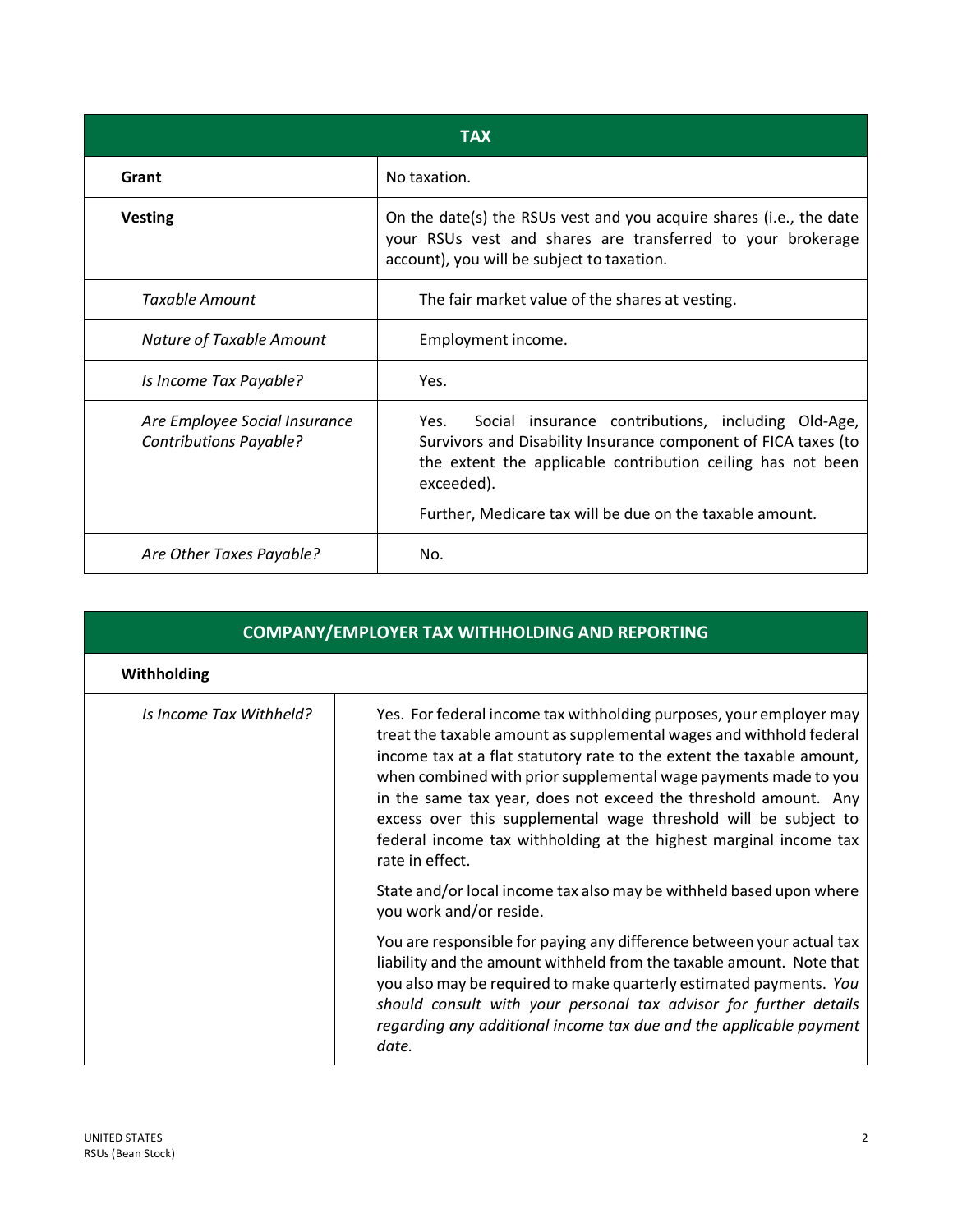| <b>COMPANY/EMPLOYER TAX WITHHOLDING AND REPORTING</b>              |                                                                                                                                   |
|--------------------------------------------------------------------|-----------------------------------------------------------------------------------------------------------------------------------|
| Are Employee Social<br><b>Insurance Contributions</b><br>Withheld? | Yes.                                                                                                                              |
| <b>Reporting</b>                                                   |                                                                                                                                   |
| Does the Taxable Amount<br>Need to be Reported?                    | Yes. Your employer will report the taxable amount as income to the<br>Internal Revenue Service on your year-end Form W-2 (Box 1). |

| <b>DIVIDENDS</b>     |                                                                                                                                                                                                                                                                                                                                                                                                                                                                                                                                                                                           |
|----------------------|-------------------------------------------------------------------------------------------------------------------------------------------------------------------------------------------------------------------------------------------------------------------------------------------------------------------------------------------------------------------------------------------------------------------------------------------------------------------------------------------------------------------------------------------------------------------------------------------|
| Taxation in the U.S. | Any dividends paid on shares acquired under the Plan will be subject to<br>federal income tax. In addition, dividends may be subject to an unearned<br>income Medicare contributions tax on the lesser of (i) your net investment<br>income, and (ii) the excess of your modified adjusted gross income over an<br>annual threshold amount that is determined based on your filing status.<br>You will be responsible for reporting and paying any tax resulting from the<br>receipt of any dividends. You should consult with your personal tax advisor<br>regarding your tax liability. |

| <b>SALE OF SHARES</b> |                                                                                                                                                                                                                                                                                                                                                                                                            |
|-----------------------|------------------------------------------------------------------------------------------------------------------------------------------------------------------------------------------------------------------------------------------------------------------------------------------------------------------------------------------------------------------------------------------------------------|
| Taxation in the U.S.  | You will be subject to capital gains tax when you sell shares acquired to the<br>extent that the sale proceeds exceed your cost basis in the shares<br>(generally, the fair market value of the shares on the date of acquisition).                                                                                                                                                                        |
|                       | If you hold the shares for more than one (1) year, you will be taxed at the<br>more favorable long-term capital gains tax rate. If you hold the shares for<br>one (1) year or less, any gain you realize will be taxed as short-term capital<br>gain at your marginal income tax rate.                                                                                                                     |
|                       | In addition, regardless of how long you hold the shares prior to sale, any<br>capital gain you realize upon the sale of the shares may be subject to an<br>unearned income Medicare contributions tax on the lesser of (i) your net<br>investment income, and (ii) the excess of your modified adjusted gross<br>income over an annual threshold amount that is determined based on your<br>filing status. |
|                       | If the sale proceeds are lower than your cost basis in the shares sold, you<br>will realize a capital loss. Capital losses may be used to offset, up to the<br>applicable annual limit, against any capital gains you realize in the same<br>year. Any capital losses in excess of the applicable annual limit may be<br>carried forward to future tax years.                                              |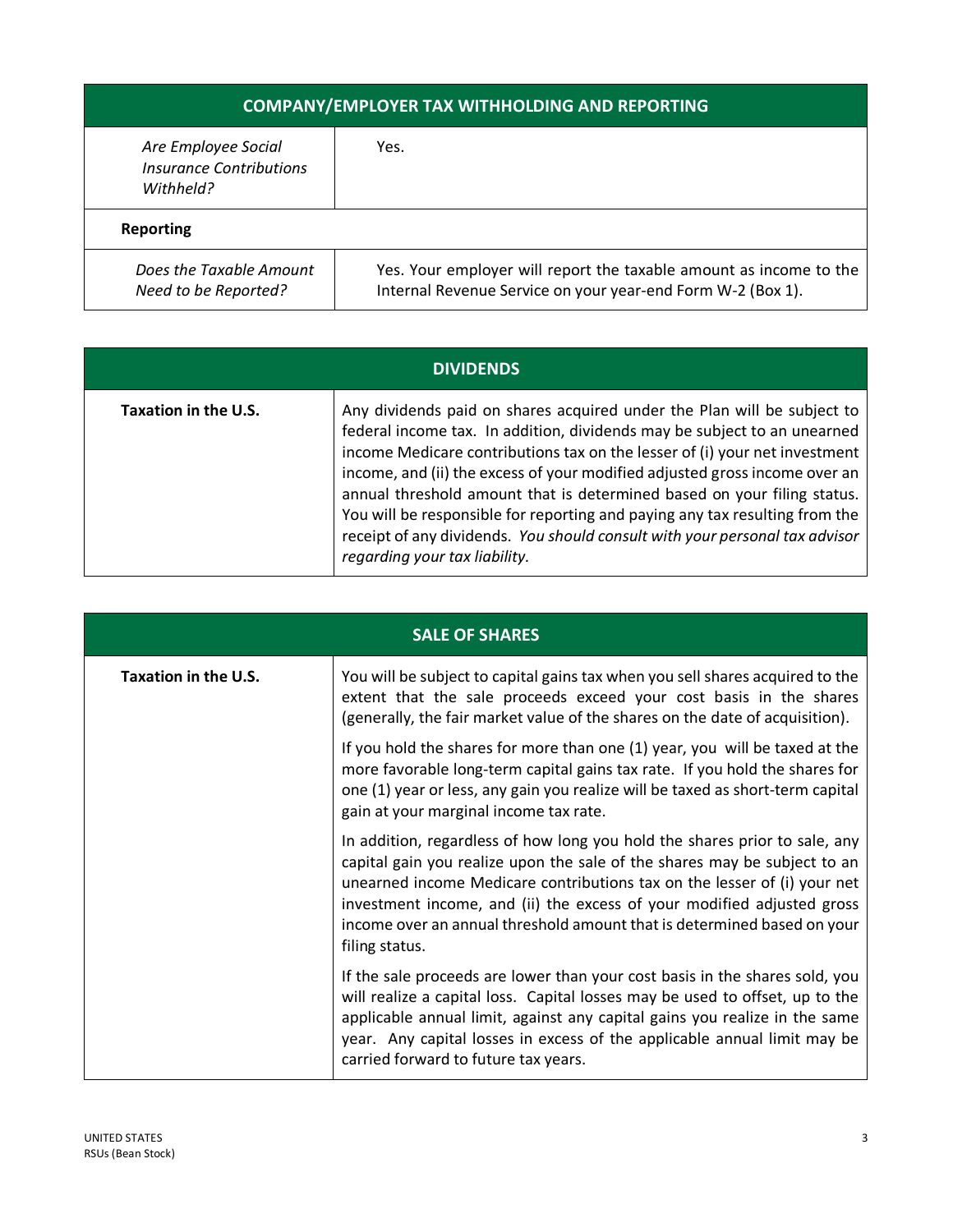| <b>SALE OF SHARES</b> |                                                                                                                                                                    |
|-----------------------|--------------------------------------------------------------------------------------------------------------------------------------------------------------------|
|                       | You will be responsible for reporting any capital gains (or losses) resulting<br>from the sale of shares and for paying any applicable taxes due on such<br>gains. |
|                       | The calculation of capital gains (losses) at the time of sale is complex and<br>you should consult your personal tax advisor.                                      |

| YOUR TAX REPORTING AND PAYMENT OBLIGATIONS |                                                                                                                                                                                                                                                                                                                                                                                                                                                                                                                                                                                |
|--------------------------------------------|--------------------------------------------------------------------------------------------------------------------------------------------------------------------------------------------------------------------------------------------------------------------------------------------------------------------------------------------------------------------------------------------------------------------------------------------------------------------------------------------------------------------------------------------------------------------------------|
| <b>Vesting</b>                             | When you receive the Form W-2 from your employer, you should report the<br>ordinary income reported in connection with the RSUs (and other wages,<br>salaries and tips) in the appropriate line of your annual income tax return<br>(Form 1040).                                                                                                                                                                                                                                                                                                                               |
|                                            | The filing deadline for your personal income tax return is April 15th of the<br>year following the taxable year. However, you may request an extension,<br>including via the filing of a Form 4868 by the original deadline (April 15th) in<br>order to apply for an automatic six-month extension of time. Although you<br>may seek an extension of time to file your tax return, this does not extend<br>the due date for any taxes you may owe, so you should ensure that you pay<br>sufficient taxes on a timely basis to avoid interest and/or late payment<br>penalties. |
| <b>Dividends</b>                           | When you receive the Form 1099-DIV from your employer, or if applicable,<br>your broker, you should report the amounts listed on such form in the<br>applicable boxes of your annual income tax return (Form 1040), or if<br>applicable, on Schedule D of your Form 1040.                                                                                                                                                                                                                                                                                                      |
|                                            | The filing deadline for your personal income tax return is April 15th of the<br>year following the taxable year. However, you may request an extension,<br>including via the filing of a Form 4868 by the original deadline (April 15th) in<br>order to apply for an automatic six-month extension of time. Although you<br>may seek an extension of time to file your tax return, this does not extend<br>the due date for any taxes you may owe, so you should ensure that you pay<br>sufficient taxes on a timely basis to avoid interest and/or late payment<br>penalties. |
| <b>Sale of Shares</b>                      | To report your stock sales:                                                                                                                                                                                                                                                                                                                                                                                                                                                                                                                                                    |
|                                            | List the details of each of your stock sales for the calendar year on<br>IRS Form 8949.<br>Report the column totals from Form 8949 in Schedule D to calculate<br>your overall short-term and long-term capital gains and losses for<br>the year.<br>Report your capital gains or losses in your Form 1040 tax return.<br>In completing Form 8949, you may need to adjust the cost basis reported on<br>any Form 1099-B you received from a broker involved in the sale of your                                                                                                 |